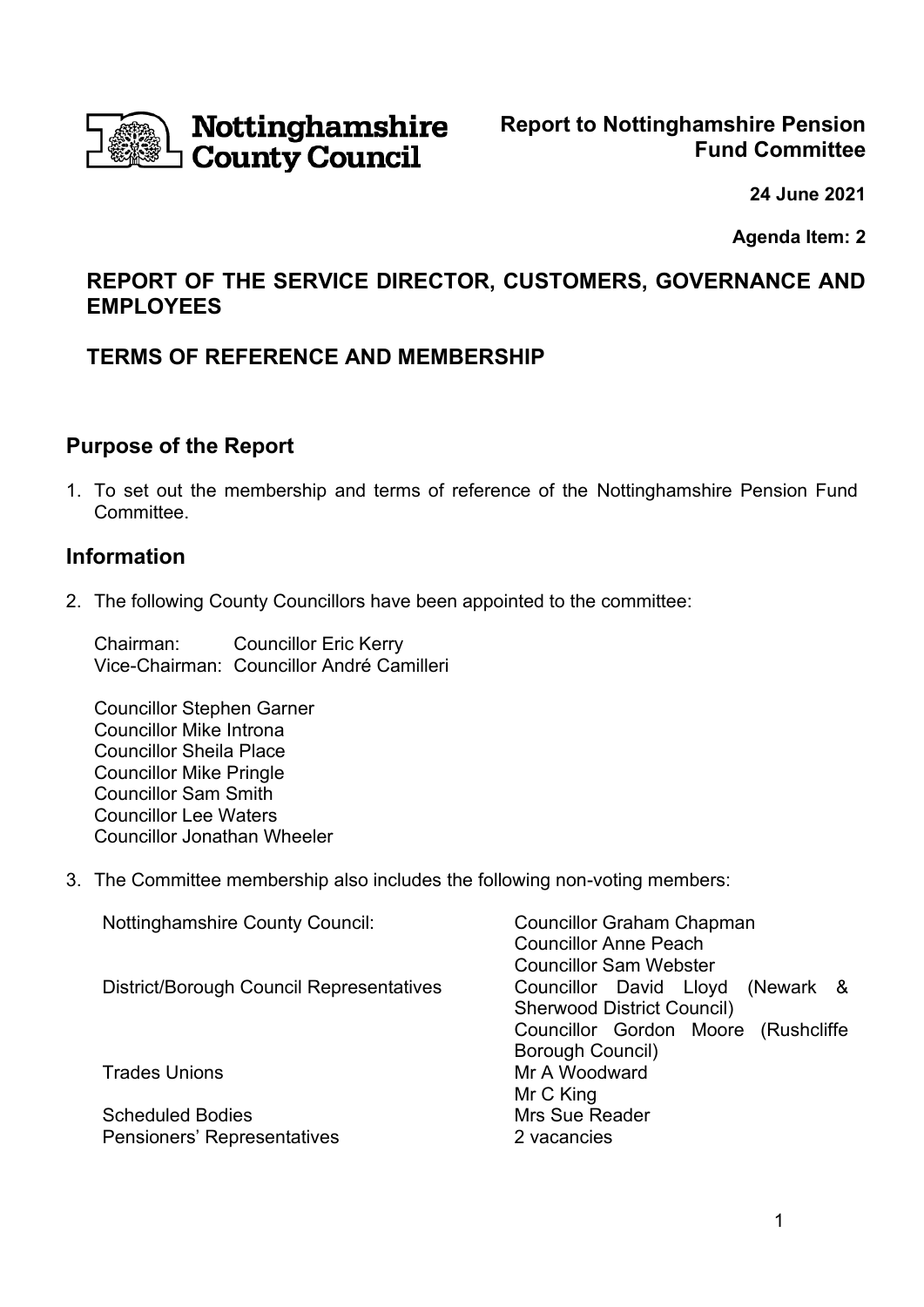4. At its meeting on Thursday 27 May 2021, the Council agreed to update the terms of reference for the Nottinghamshire Pension Fund Committee, as set out below:

The exercise of the powers and functions set out below are delegated by the Full Council to the Committee in relation to pensions:

- a. Conduct its activities within the regulations which apply to the Local Government Pension Scheme including its fiduciary duties.
- b. All decisions within the control of the Council including but not limited to those listed in the Table below
- c. Policy development and approval in relation to pensions, subject to any necessary approval by the Policy Committee or the Full Council
- d. Review of performance in relation to the services provided on a regular basis
- e. Review of day to day operational decisions taken by officers
- f. Approval of consultation responses except for responses to day-to-day technical consultations which will be agreed with the Chairman and reported to the next available Committee following their submission.
- g. Approving all Councillor attendance at conferences, seminars and training events within the UK mainland for which a fee is payable including any expenditure incurred, within the remit of this Committee and to receive quarterly reports from Corporate Directors on departmental officer travel outside the UK within the remit of this Committee.

If any report comes within the remit of more than one committee, to avoid the report being discussed at several committees, the report will be presented and determined at the most appropriate committee. If this is not clear, then the report will be discussed and determined by the Policy Committee.

As part of the detailed work programme the Committee will receive reports on the exercise of powers delegated to officers.

The Committee will be responsible for its own projects and may establish steering groups to consider projects. Where it considers it appropriate, projects will be considered by a crosscommittee project steering group that will report back to the most appropriate Committee.

Administering the Nottinghamshire Pension Fund, including investments by and management of pension funds and the administration of the Pension Fund

**NOTE:** The County Council administers this Pension Fund on behalf of Nottinghamshire County Council, Nottingham City Council, the District and Borough Councils and other admitted bodies in Nottinghamshire.

Table